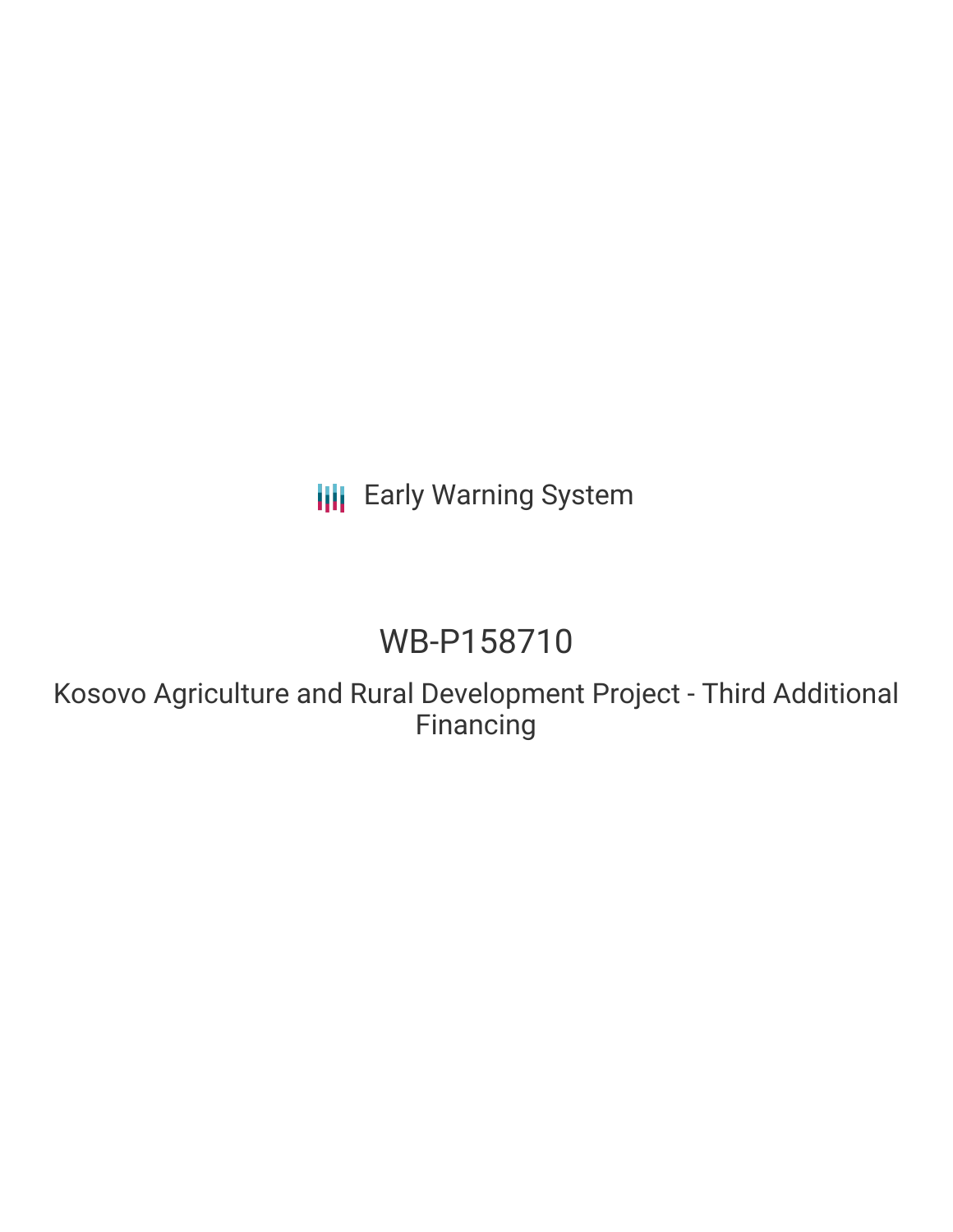

### **Quick Facts**

| <b>Countries</b>               | Kosovo                                                  |
|--------------------------------|---------------------------------------------------------|
| <b>Financial Institutions</b>  | World Bank (WB)                                         |
| <b>Status</b>                  | Approved                                                |
| <b>Bank Risk Rating</b>        | B                                                       |
| <b>Voting Date</b>             | 2017-04-28                                              |
| <b>Borrower</b>                | Ministry of Agriculture, Forestry and Rural Development |
| <b>Sectors</b>                 | Agriculture and Forestry                                |
| <b>Investment Type(s)</b>      | Loan                                                    |
| <b>Investment Amount (USD)</b> | $$22.00$ million                                        |
| <b>Loan Amount (USD)</b>       | $$22.00$ million                                        |
| <b>Project Cost (USD)</b>      | \$27.84 million                                         |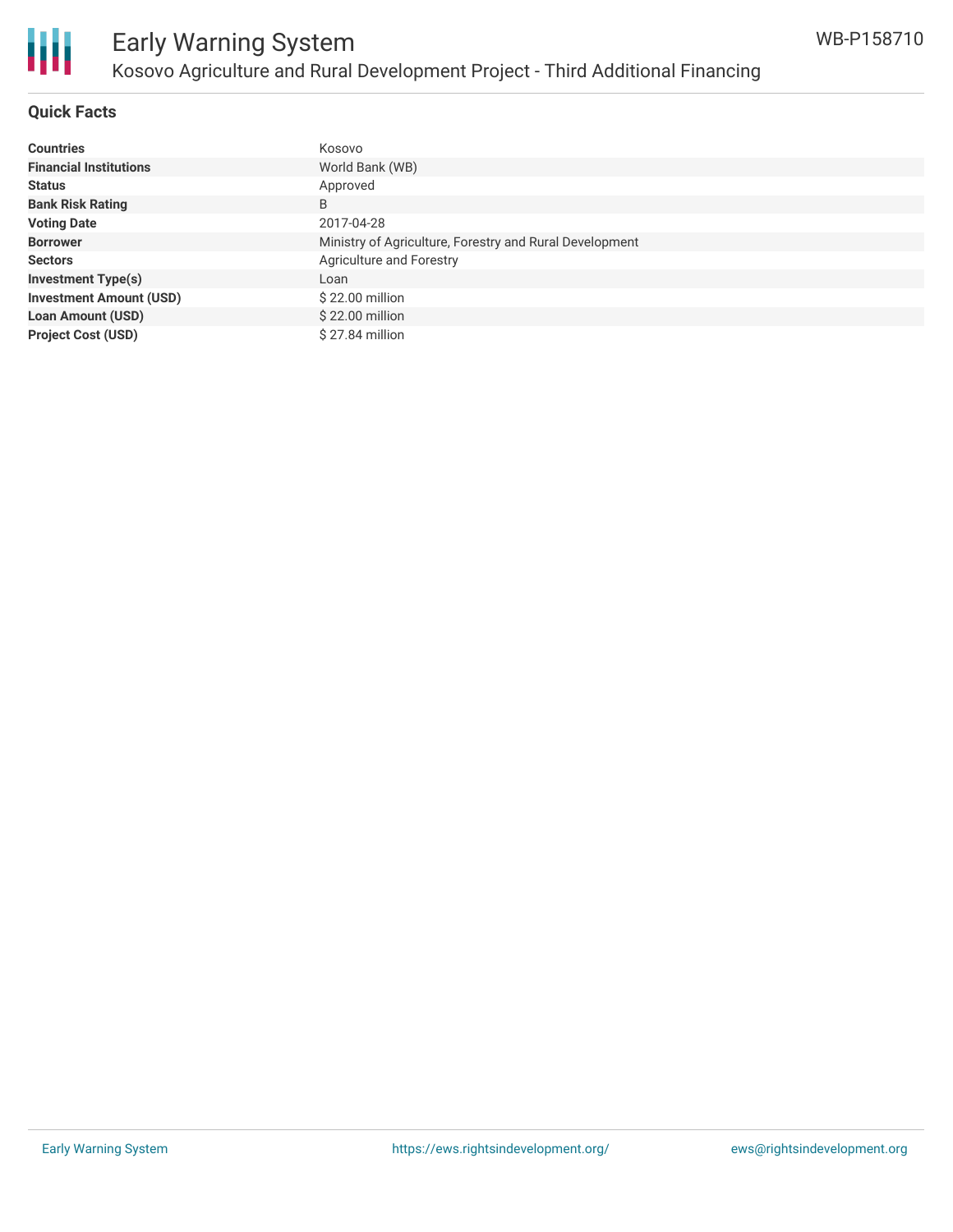

### **Project Description**

According to bank documents, the Additional Financing (AF), a US\$22.0 million IDA credit, to be implemented over four years, would support the following activities:

Component 1: Transferring Knowledge to the Rural Sector.

- Component 2: Enhancing Investments to Promote Sustainable Rural Development
- Component 3: Support for Irrigation.

Component 4: Project Management, Coordination, Monitoring and Evaluation.

The development objective of the project is to improve productivity of and access to markets by project beneficiaries in the horticulture and livestock subsectors of Kosovo and strengthen institutional capacity of the Ministry of Agriculture, Forestry and Rural Development.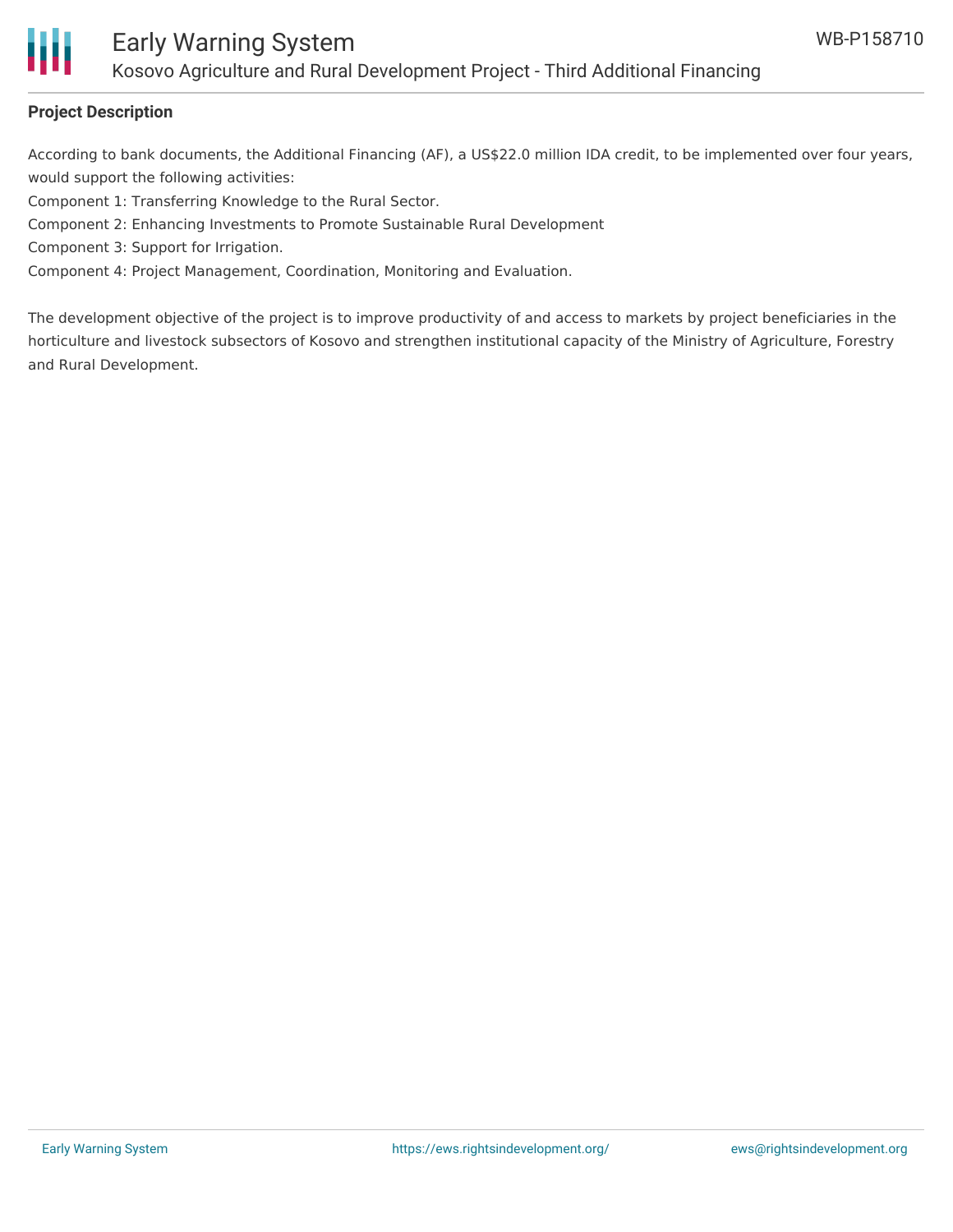

### **Investment Description**

World Bank (WB)

International Development Association (Ida): USD 22,000,000.00 Local: Beneficiaries: USD 5,840,000.00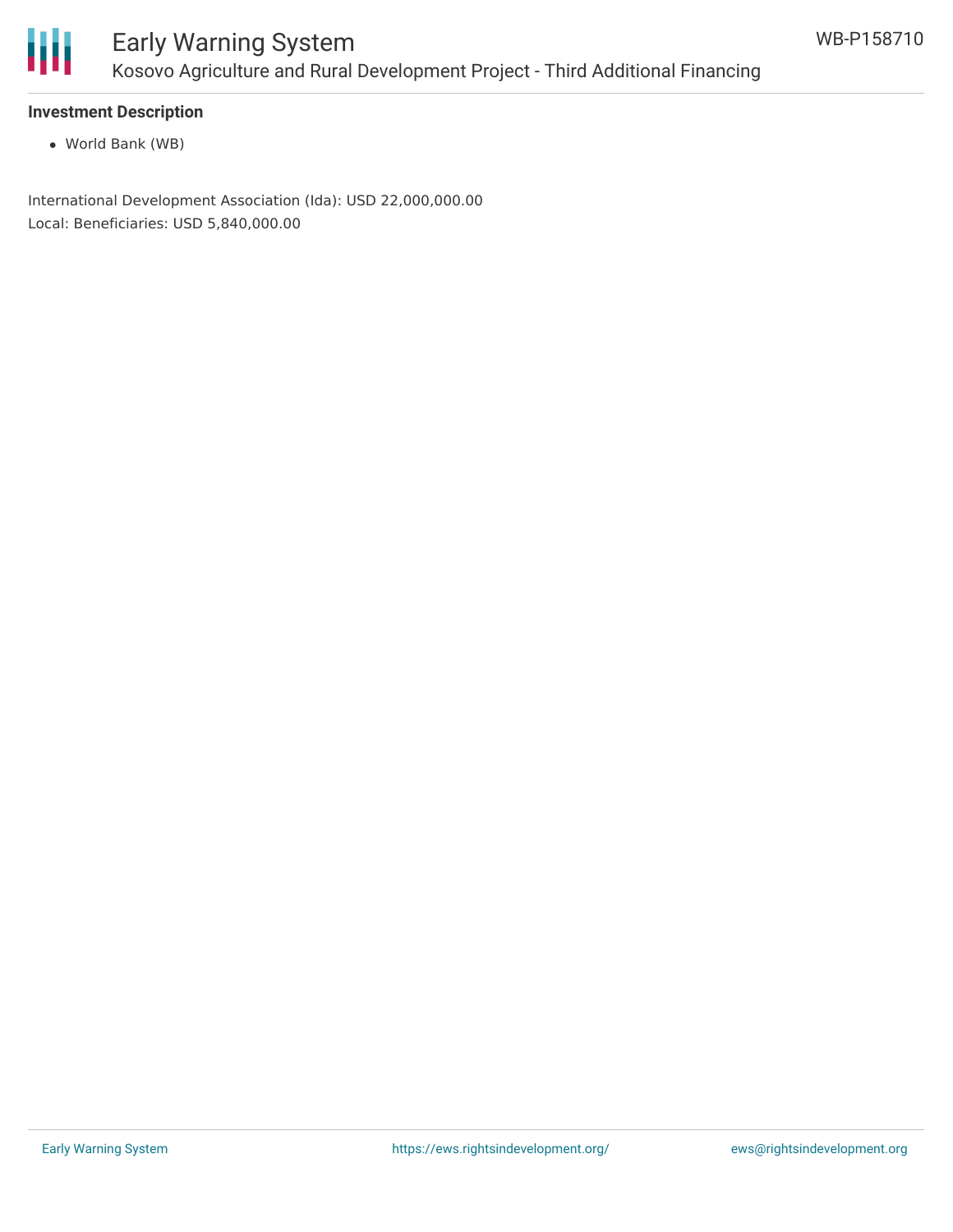

### Early Warning System Kosovo Agriculture and Rural Development Project - Third Additional Financing

### **Contact Information**

Team Leader: Meeta Sehgal Senior Agricultural Specialist, World Bank No contact information provided at the time of disclosure.

Borrower/Client/Recipient Ministry of Agriculture, Forestry and Rural Development Memli Krasniqi, Minister Email Address: memli.krasniqi@rks-gov.net

Implementing Agency: Ministry of Agriculture, Forestry and Rural Development Kapllan Halimi, General Secretary Email Address: kapllan.halimi@rks-gov.net

ACCOUNTABILITY MECHANISM OF WORLD BANK

The World Bank Inspection Panel is the independent complaint mechanism and fact-finding body for people who believe they are likely to be, or have been, adversely affected by a World Bank-financed project. If you submit a complaint to the Inspection Panel, they may investigate to assess whether the World Bank is following its own policies and procedures for preventing harm to people or the environment. You can contact the Inspection Panel or submit a complaint by emailing ipanel@worldbank.org. You can learn more about the Inspection Panel and how to file a complaint at: http://ewebapps.worldbank.org/apps/ip/Pages/Home.aspx.